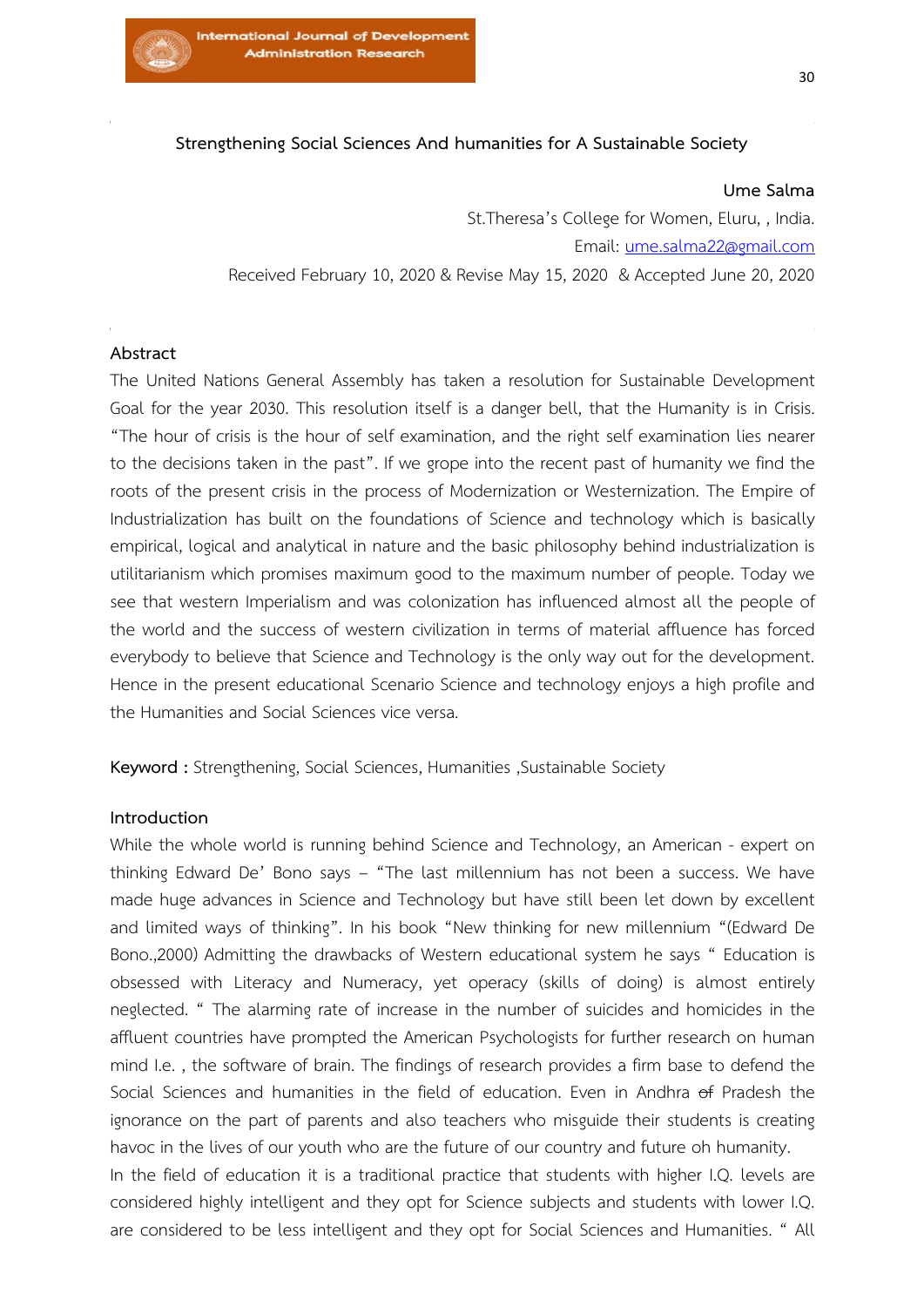these years we were believing that intelligence has to do with thinking, analyzing, remembering, comparing , applying, appearing for exams, obtaining high marks etc. These qualities, it is argued lead to top position, lucrative pay packages palatial houses, imported cars, security, success holidays etc. Consequently people work hard to develop their I.Q. and ignore their emotions. How far it is correct to nurture our I.Q. ignoring E.Q. or nourishing the rational mind and ignoring the emotional mind or nourishing sciences and technology ignoring Humanities and social Sciences. Now the question arises whether human beings have two minds? Research done in the field of Neurobiology gives a positive answer to this question.

In 1980s two American Psychologists, Peter Salovey of Yale University and John Mayor of University of New Hampshire coined a phrase called Emotional intelligence. Science reporter of New York Times adopted it and introduced it in his best seller "Emotional intelligence why it matters more than I.Q. ". According to Goleman I.Q. accounts for only about 20% person's success in life and the balance can be attributed to emotional intelligence. Emotional intelligence is also called as E.Q. the Emotional Quotient. In a lay persons language this could be defined as what feels good and how to get from bad to good. A more formal academic definition refers to Emotional awareness and emotional management skills which enables you to balance emotion and reason so as to maximize one's own long term happiness. Emotional intelligence is ability to balance between head and heart or thinking and feeling parts of the mind.

Basing on the research done in the field of Neurobiology individual person should nourish one's own mind with Science and Technology on one hand, Humanities and Social Sciences are the other. Man's greed has already disturb the balance of Nature and now it is on the verge of creating imbalance in Human mind by forcing the children to study Science and Technology, irrespective of the capabilities of an individual child. Unilateral development of Science and Technology ignoring Social Sciences and humanities made the human society unsustainable. Increased conflict, mental sickness, crime, suicides and genocides shaking the foundation of human existence. Since emotional intelligence is moving from bad situation to good schooling of E.Q. is the solution for this human tragedy. Enriching or balancing our syllabi with Social sciences and Humanities will help to create balanced individuals with a rational mind and a feeling heart.

### **Objectives of Research**

To study of Strengthening Social Sciences And humanities for A Sustainable Society

### **Research Methodology**

Social science strengthening and Humanitarian for a Sustainable Society It is a study that is synthesized from related documents and books, which is a descriptive survey, analysis and presentation.

### **Research Results**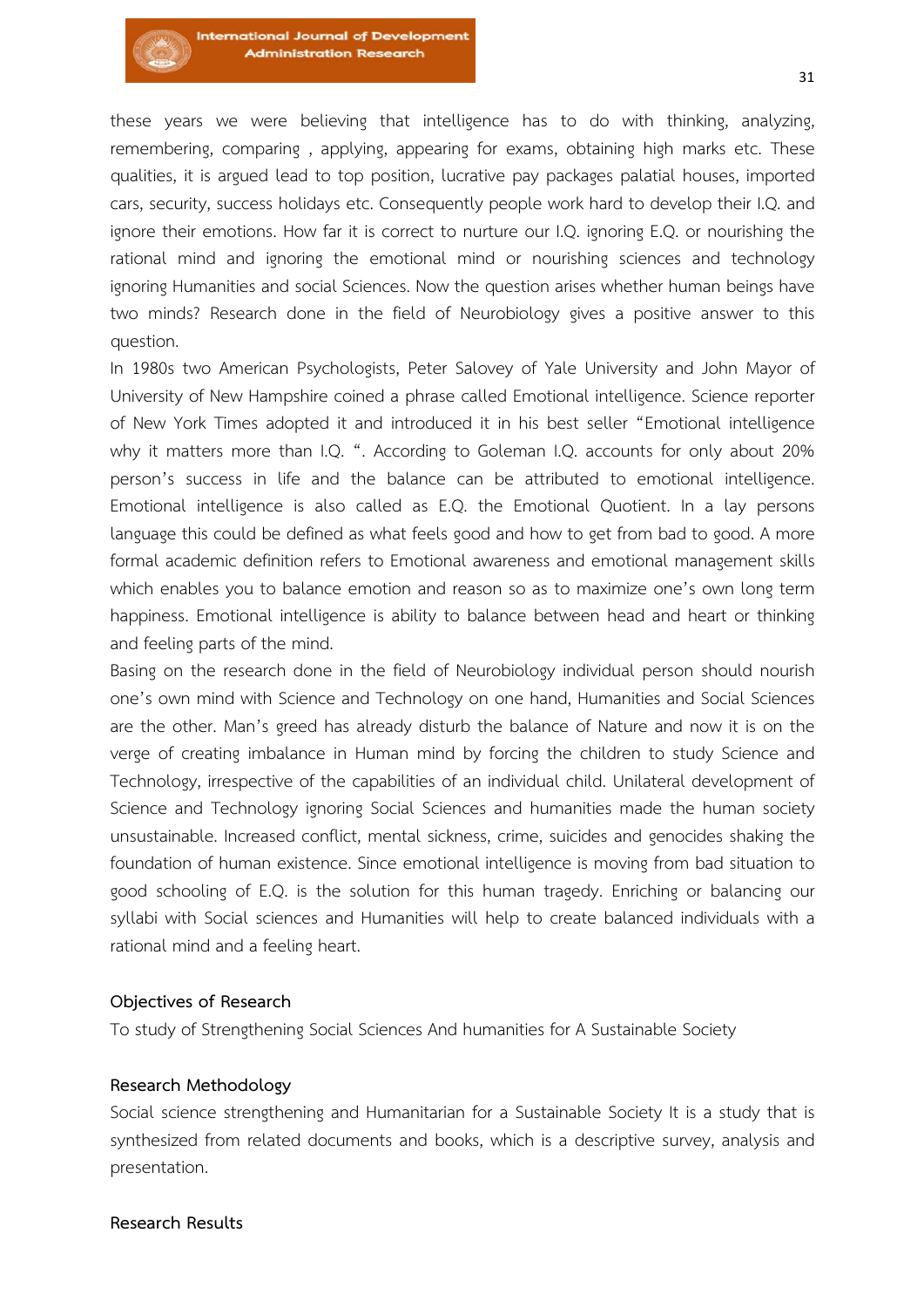Globalization is an outcome of utilitarian thinking. Even in this age of Globalization the experts in organizational behavior opine that the work force with technological skills need to have people's skills. Along with technological knowledge the managers need to have the knowledge of Social sciences and Humanities. Understanding other person's culture, social background and emotions, aids a person to empathize with peers and subordinates. Today distances and national boarders are disappearing rapidly and management is no longer confined to the National borders. Along with Science and Technology if a person has social skills, he will be successful in his work place. Here social consciousness and emotional awareness play an important role and these can be inculcated through social sciences and humanities.

# **Discussion of Research Results**

The people and races with ethnocentric views suffer from parochialism and parochialism is detrimental to human society. Hence creating individuals with empathy and emotional intelligence is need of the hour for a sustainable human society. Social sciences and Humanities is the remedy for the present social malady. Consistent Lemenager S.and Foote S.(2014) Any discussion of how the humanities can contribute to sustainability or how the humanities are sustainable must begin with what critics of the sustainability concept have called its cultural deficit: academic humanists and artists have not been central to discussions of what sustainability is and might be. Sustainability is most commonly understood in economic terms, as production that respects ecological carrying capacities. Because the sustainability concept is "squishy," in Bill McKibben's words, it invariably drifts toward the more pragmatic project of sustainable development, the goal of which is keeping modernization viable—a goal dubious to many environmentalists as well as to cultural critics (102). In an era when the rhetoric of crisis dominates public conversation about political, social, educational, and environmental affairs, the term sustainability can seem anemic. Its emphasis on long-term planning and stewarding of resources has none of the dramatic appeal of apocalyptic visions of a world in which all human and natural ecologies are in collapse. For many environmental critics, it is a term that in some sense fails to account for the necessity of drastic changes in how resources are protected, much less distributed, and it relies too heavily on protecting the very state of affairs that got us into trouble in the first place. For its critics, and even for its reluctant supporters, it is a term about managing anxieties that shuttle between local and global concerns, individual and corporate responsibilities.

### **Suggestions**

The Research Results find Strengthening Social Sciences And humanities for A Sustainable the Society technological knowledge the managers need to have the knowledge of Social sciences and Humanities. Understanding other person's culture, social background and emotions, aids a person to empathize with peers and subordinates.